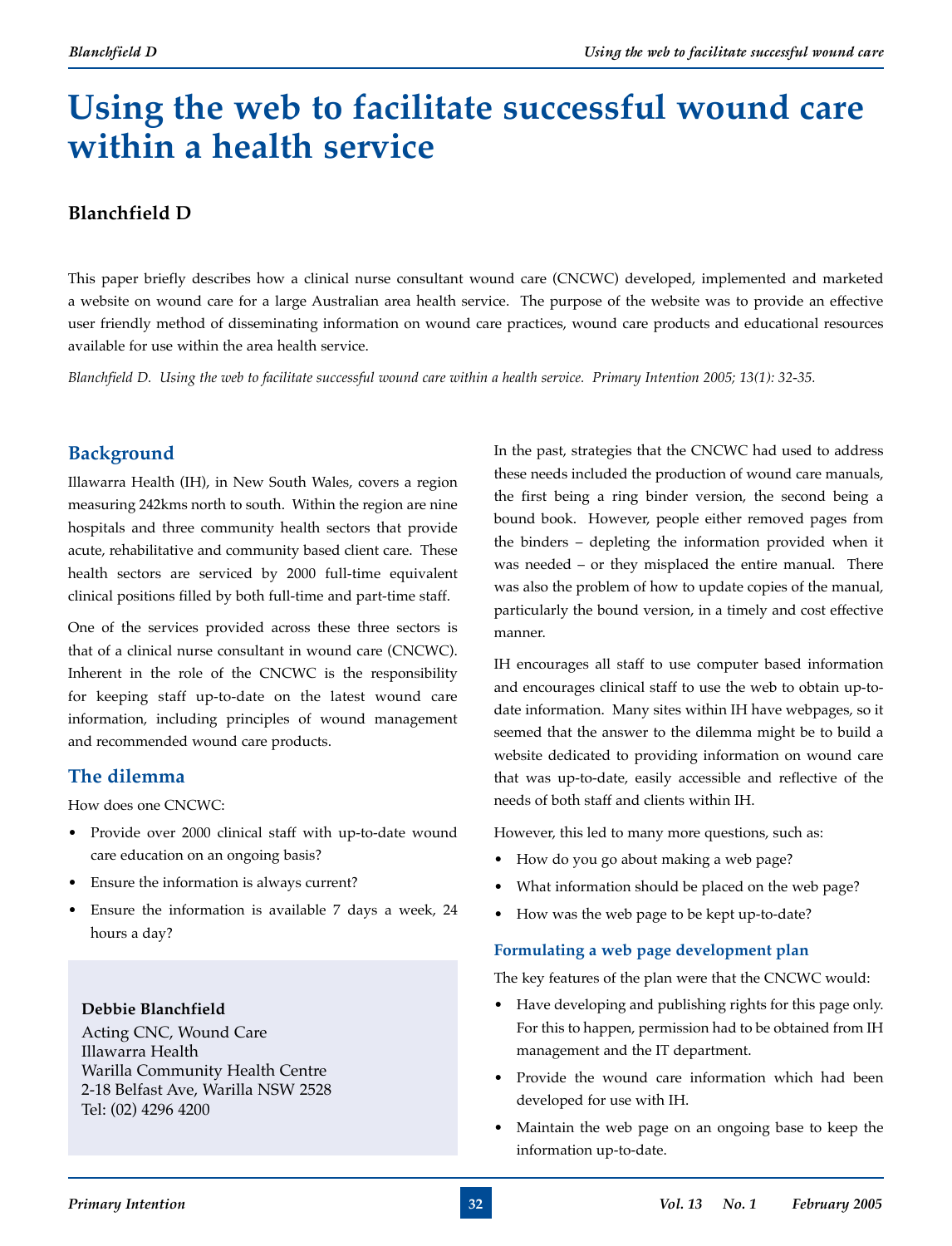#### **Implementing the plan**

In 2002 there was an existing wound care website in IH that contained wound care education schedules, but that was all. It was decided to develop this existing site further.

The site was built using software called Front Page from Microsoft. Like many Microsoft computer based programs, it uses commands and menus common to Microsoft, so it was fairly easy to learn for someone who uses applications such as Microsoft Word. So, although there was no formal training, it was easy to learn from other Front Page users.

Initially, existing wound care information developed for IH was incorporated into the web page, including:

- Principals of wound care, e.g. the IH Wound Care Manual.
- When and where IH wound care education courses were to be held (Figure 1).

As more material was developed, it was added to the web page, including:

• Up-to-date information on the latest wound care methods,



*Figure 1*

e.g. protocols and procedures for the use of larval therapy (maggots) and how to order them for use in IH.

- Which products to use with which wounds, incorporating an IH internal reference chart for recommendations related to wound products based on wound types (Figure 2). When you click on the brand name it takes you to the level underneath that has the user information.
- How to use wound care products, including information from companies (limited to the stock items agreed for use within IH) on their wound care products. This information details indications and contraindications for the product use and how to apply the product (Figures 3-6).
- The cost of all products and their internal purchase order codes.
- Information developed for client education on wound care, such as brochures on different types of leg ulcers and their management.
- Any related legal issues, e.g. standing orders for wound care, organisational wound care policies, company letters relating to product information.



#### *Figure 2*



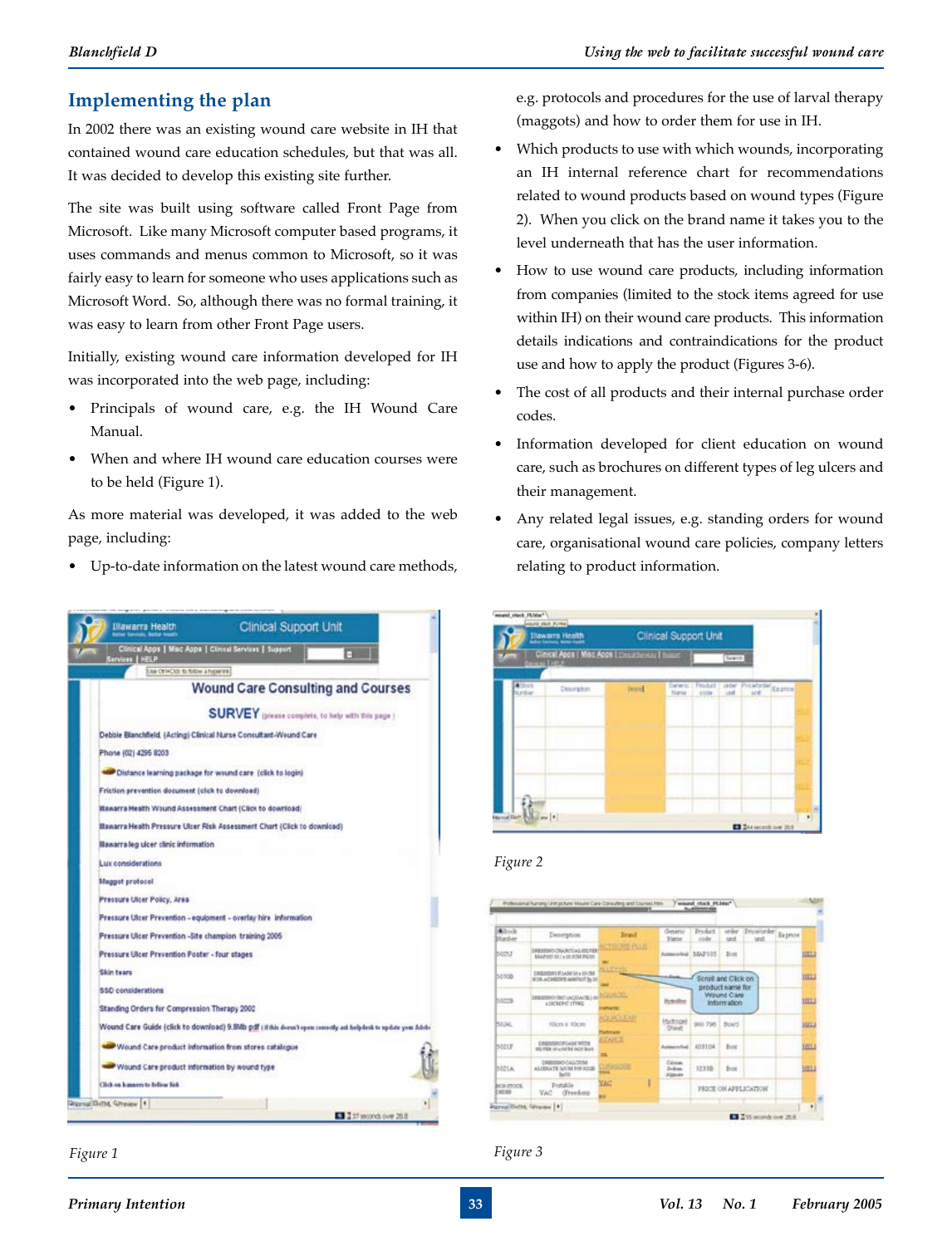• Referral information and location map for the IH leg ulcer clinic.

Companies supplying wound care products to IH were approached to participate in the expanding role of the wound care web page. They were provided with information detailing the aims and objectives of the site and how the provision of information on their products would improve product usage and patient outcomes.

In those instances where product information required was currently available on individual company web pages, direct links were established to this information. In the event that the information required was not on the company web page, the company was asked for a PowerPoint slide presentation of the information needed; this was added as a hyperlink to the product name so it appeared to the end user as a web page. All of the companies were enthusiastic about building the IH wound care web page and were interested in comments about their own web pages – both how well some things were done and if there were points for improvement.

To enable all clinical staff to access these web pages, access authority was signed off by the area director of nursing. Any materials developed for the web page needed to be processed through the normal internal channels for approval before being added to the web page. Material that is not included on the IH web page includes client information or any information that is not approved by management.

#### **Marketing the web page**

Once the website was up and working, it was necessary to market the site to advise staff of its availability and change



in focus. A notice was sent out to all staff and, at every opportunity, they were shown how to access the website. For example, if someone rang up to ask a question on wound care that the website could answer, they were referred to the website. This included talking through how to access the site and how to navigate the site obtain the information required. Nurse unit managers (NUMs) were also shown how to use the web page in small group sessions.

#### **Evaluation of the website**

Once the website was available and marketing had begun, the question needed to be asked – is the website being used? To assist with this, a counter was added to the site. It was a nice surprise to learn that the website was averaging 800 hits per month.

The next question was – is the site providing the information that staff are seeking? To answer this, a survey was added to the site asking:

- Were staff finding the information they needed on the website?
- Were there any changes to the website that staff would like to see?

The survey results were positive, with respondents stating the website was helpful and that they were finding the information on wound care they were seeking. Respondents also asked for additional information not directly related to wound care but of a clinical nature, e.g. continence and stoma management. These requests were passed on to the respective nurse consultants.